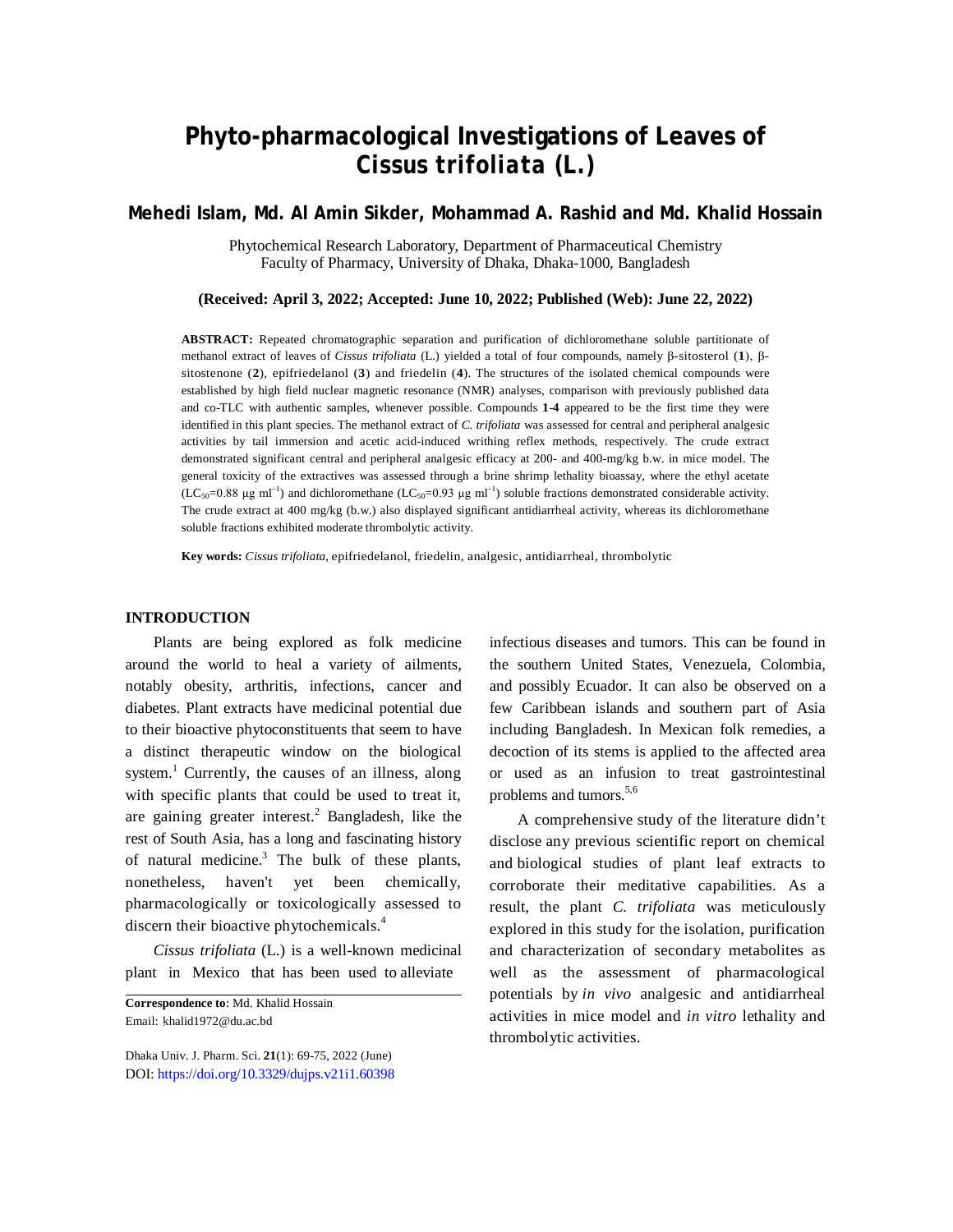# **MATERIALS AND METHODS**

**General experimental procedures.** Gel permeation chromatography columns were loaded up with lipophilic Sephadex (LH-20), while analytical TLC (20×20 cm) and PTLC (20×20 cm) were performed on precoated (TLC Silica gel 60  $F_{254}$ ) plates with a thickness of 0.25 mm (Merck, Germany). UV light and/or Vanillin- $H_2SO_4$  spray reagent were used to visualize the spots. The  ${}^{1}H$  NMR spectra were recorded in deuterated chloroform  $(CDCl<sub>3</sub>)$ using a Bruker Advance 400 MHz NMR spectrometer.

**Plant material collection and extraction.** *C. trifoliata* leaves were collected from the hill tracts of Sylhet, Bangladesh in January, 2020. The plant was identified from the Bangladesh National Herbarium (DACB; Accession no- 59923). Sun-dried leaves were ground into a coarse powder in a high-capacity grinding machine. Methanol (2.5 L) was used to macerate the powdered component (400 gm) for 21 days. The crude extract was then retrieved by filtering the entire mixture via a fresh cotton plug and then a Whatman No.1 filter paper before being subjected to Heidolph Rotavapour at a low temperature (less than 40°C) and pressure to yield 16 gm of gummy mass. Concentrated crude extract of *C. trifoliata* (about 5 gm) was subjected to solventsolvent partitioning using the modified Kupchan method<sup>7</sup> to yield *n*-hexane (HSF), dichloromethane (DMSF), ethyl acetate (EASF), and aqueous soluble partitionates.

**Isolation and identification of compounds.**  Gel permeation chromatography over lipophilic Sephadex was used to fractionate the dichloromethane soluble fraction (LH-20). Table 1 shows the solvent systems used to separate the compounds in the column and a total of 60 test tubes were collected. TLC was used to screen the column fractions, and compound **1**-**3** was obtained by preparative TLC of fractions eluted with a combination of *n*-hexane, dichloromethane and methanol (2:5:1) using 5 percent ethyl acetate in toluene as the mobile phase, whereas compound **4** was purified by 25 percent ethyl acetate in toluene from the fractions eluted with the same mixture of solvents.

**Table 1. Solvent systems used in Sephadex column for the analysis of dichloromethane soluble fraction of methanol extract of** *C. trifoliata.*

| Test<br>tube No. | Solvent system                                                    | Proportion Collected | volume (ml)     |
|------------------|-------------------------------------------------------------------|----------------------|-----------------|
| $1 - 40$         | n-Hexane <sup>.</sup><br>dichloromethane <sup>.</sup><br>methanol | 2:5:1                | $80 \text{ ml}$ |
| $41 - 50$        | Dichloromethane:<br>methanol                                      | 9:1                  | $30 \text{ ml}$ |
| $51 - 55$        | Dichloromethane:<br>methanol                                      | 1:1                  | $20 \text{ ml}$ |
| 56-60            | Methanol                                                          | 100%                 | $20 \text{ ml}$ |

#### **Properties of the isolated compounds**

**β-sitosterol** (1). White powder; <sup>1</sup>H NMR (400 MHz, CDCl3): δ 5.35 (1H, d, *J*= 5.2 Hz, H-6), 3.54 (1H, m, H-3), 1.00 (3H, s, H-19), 0.91 (3H, d, *J*= 6.4 Hz, H-21), 0.84 (3H, t, *J*= 7.6 Hz, H-29), 0.82 (3H, d, *J*= 6.2 Hz, H-26), 0.80 (3H, d, *J*= 6.2 Hz, H-27), 0.67 (3H, s, H-18)

**β-sitostenone** (2). White powder; <sup>1</sup>H NMR (400 MHz, CDCl3): δ 5.72 (1H, s, H-4), 1.17 (3H, s, H-19), 0.90 (3H, d, *J*= 6.8 Hz, H-21), 0.84 (3H, d, *J*= 3.2 Hz, H-29), 0.82 (3H, d, *J*= 4 Hz, H-27), 0.81 (3H, d, *J*= 4 Hz, H-26), 0.70 (3H, s, H-18)

**Epifriedelanol** (**3**)**.** White crystalline mass; <sup>1</sup>H NMR (400 MHz, CDCl<sub>3</sub>): δ 3.73 (1H, d, H-3), 1.16 (3H, s, H-30), 1.00 (3H, s, H-26), 0.99 (3H, s, H-28), 0.98 (3H, s, H-27), 0.96 (3H, s, H-24). 0.94 (3H, s, H-29), 0.92 (3H, s, H-23), 0.85 (3H, s, H-25)

**Friedelin** (4). White powder; <sup>1</sup>H NMR (400) MHz, CDCl3): δ 2.34 (2H, m, H-2), 1.16 (3H, s, H-28), 1.05 (3H, s, H-27), 0.99 (3H, s, H-26), 0.95 (3H, s, H-30), 0.94 (3H, br. s, H-29), 0.87 (3H, s, H-23), 0.84 (3H, s, H-25), 0.77 (3H, s, H-24)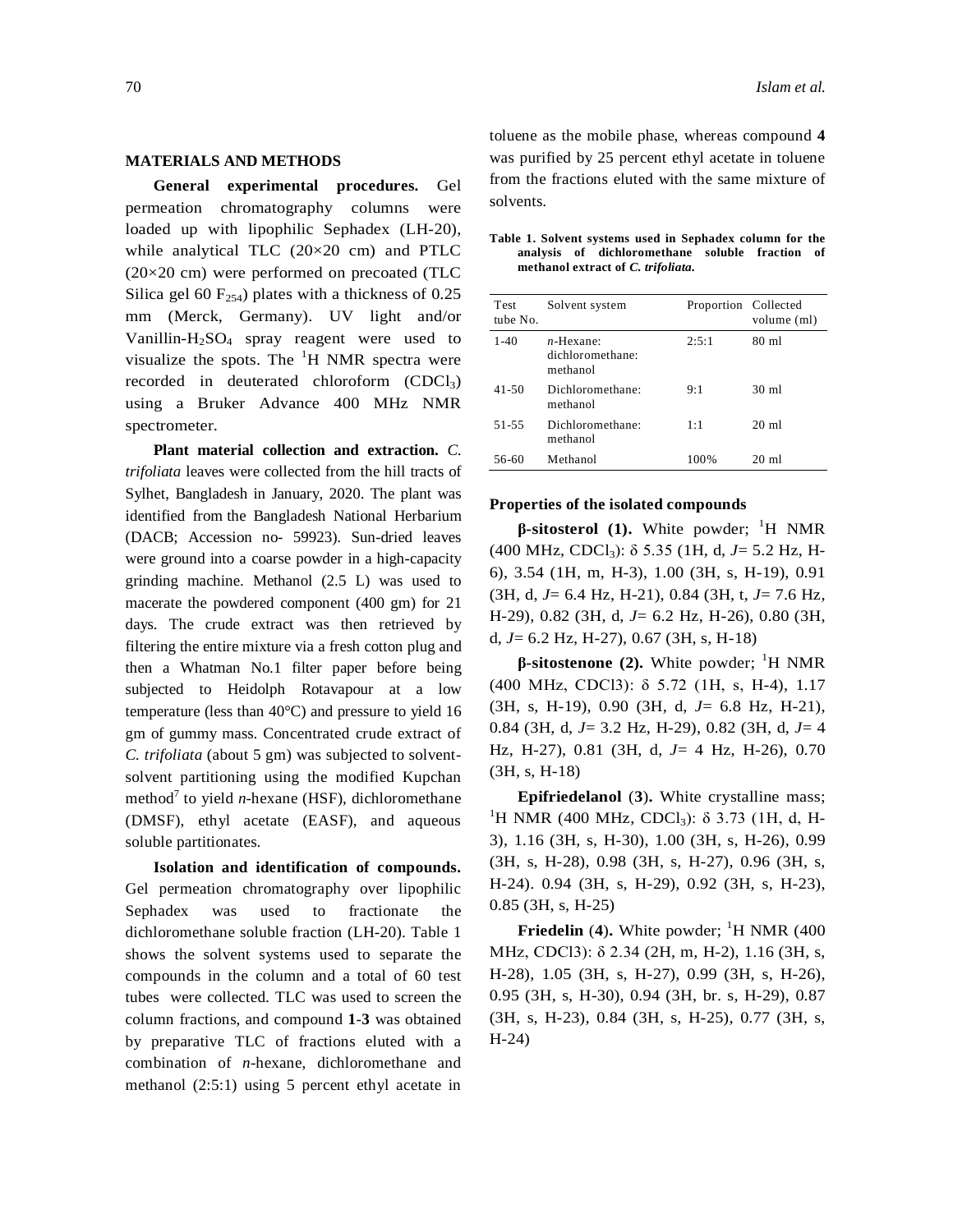#### **Biological assays**

**Drugs and reagents.** Analytical grade reagents and chemicals were used in all the experiments. Beximco Pharmaceuticals Limited, Dhaka and Square Pharmaceuticals Limited, Dhaka kindly provided loperamide and diclofenac sodium, respectively as gift samples. Eptase (Streptokinase) (15,00,000 I.U. in each vial) was procured from Beacon Pharmaceuticals Ltd., Dhaka, Bangladesh.

**Experimental animals.** Breeding age Swiss albino mice (both male and female) were purchased from the International Center for Diarrheal Disease and Research in Bangladesh (icddr, b) for *in vivo* biological studies. They were housed in a laboratory controlled room with temperature of  $n24 \pm 2$ °C and relative humidity ofn60-70%. Mice were fed with rodent feed prepared and provided by icddr, b and water ad libitum. 12 Hours before and throughout the test period, food was withheld. These animals were kept in the same setting for at least 3-4 days to acclimatize to environmental changes before they were used in the experiments. The investigations were carried out in accordance to the guidelines of laboratory animal care.<sup>8</sup>

**Study design for** *in vivo* **studies.** For the various experimental models, mice were randomly assigned to four groups of four animals each. The mice in negative control group were given 1 percent Tween 80 in normal saline (10 ml/kg body weight). In contrast, the mice in positive control group for the experiment were provided standard medications. The experimental groups, assigned as third and fourth groups, received methanolic extract of *C. trifoliata* (MECT) 200- and 400 mg/kg b.w., respectively.

## *In vivo* **studies**

**Central analgesic activity.** The crude extract was assessed for its central analgesic potential using the tail immersion method<sup>9</sup>, where diclofenac sodium served as the positive control. The standard was a 5 mg/kg diclofenac sodium solution made in normal saline and delivered orally.

**Peripheral analgesic activity.** The methanolic extract was also tested for its peripheral analgesic effectiveness using the acetic acid induced writhing method.<sup>10</sup> One percent acetic acid (0.1 ml/ 10g b. w.) was injected into the peritoneum of the experimental animals to trigger pain sensation. Here, diclofenac sodium (orally, 5 mg/kg of b. w.) was utilized as positive control, while 1 percent Tween 80 in normal saline was provided to the negative control group.

**Antidiarrheal activity.** The crude methanolic extract of *C. trifoliata* leaves was next tested for antidiarrheal activity in mouse model. Here, castor oil was used to induce diarrhea in mice.<sup>11</sup> The positive control group received 3 mg/kg of loperamide.<sup>12</sup>

#### *In vitro* **studies**

**Brine shrimp lethality bioassay.** This technique was applied to evaluate the plant extracts for their cytotoxic potential using the method of Meyer *et al.* <sup>13</sup> Here, vincristine sulfate and DMSO were utilized as positive and negative controls, respectively.

**Thrombolytic assay.** The thrombolytic assay was performed utilizing approaches that had previously been used.<sup>14</sup> In this method, streptokinase (30 000 I.U.) and distilled water were used as positive and negative thrombolytic controls, respectively.

**Statistical analysis.** For statistical data analysis, triplicates of each sample were employed in all bioassays. Data were represented as mean ± SEM. The results were compared to those of the control group and were statistically evaluated (\*\*\*p < 0.001, \*\*p < 0.01 and \*p < 0.05). Microsoft Excel (version 2010) was used to conduct all statistical analyses.

# **RESULTS AND DISCUSSION**

**Characterization of compounds.** Repeated chromatographic separation and purification of the dichloromethane soluble partitionate of crude methanolic extract of leaves of *C. trifoliata* yielded a total of four compounds (**1**- **4**). The chemical structures of the separated and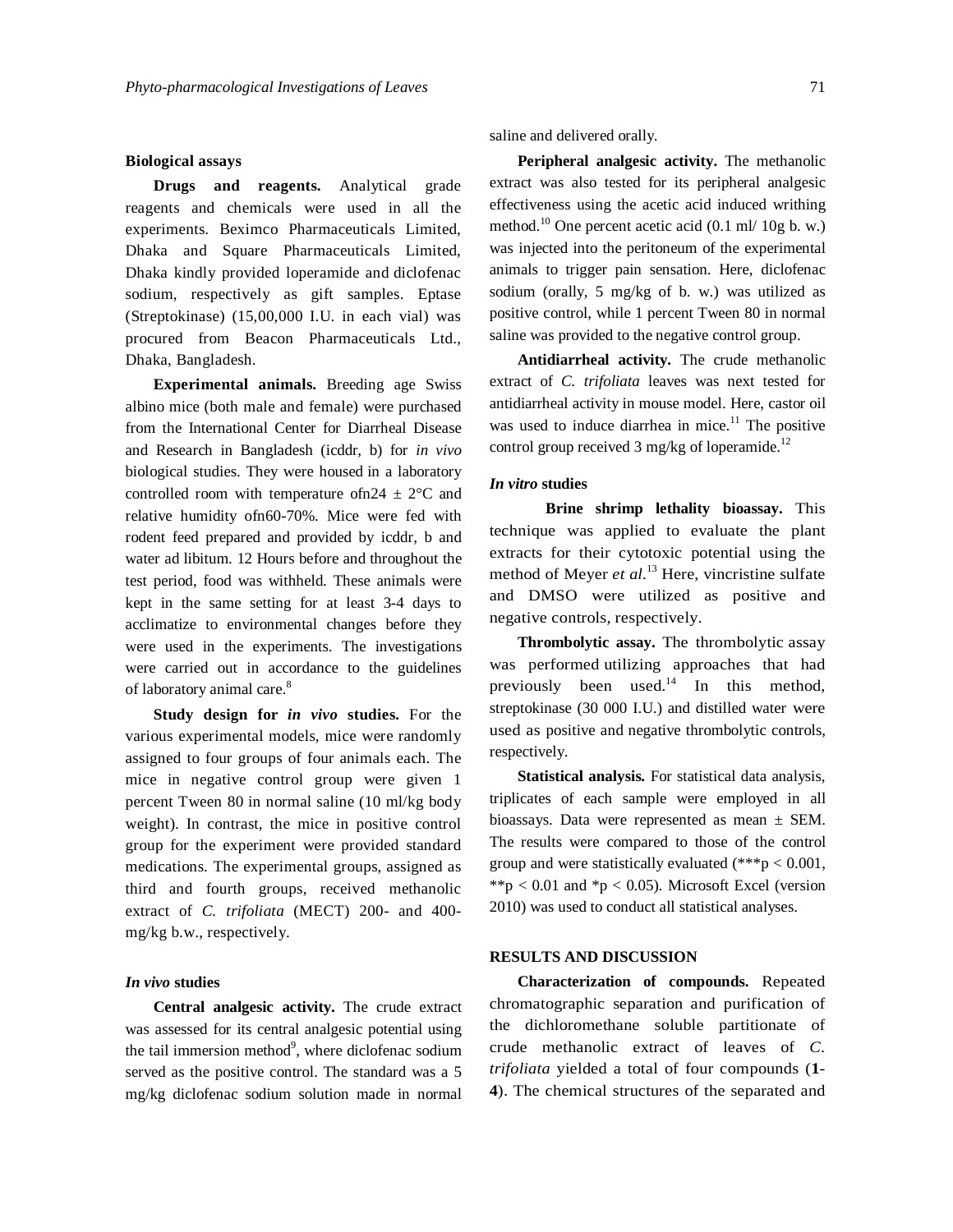purified compounds were determined as two sterols namely β-sitosterol (**1**) <sup>15</sup> and βsitostenone  $(2)^{16}$  and two triterpenoids namely epifriedelanol (**3**) <sup>17</sup> and friedelin (**4**). <sup>17</sup> All the structures of the isolated compounds were

confirmed by extensive NMR spectral analysis and comparing with previously published data and co-TLC with authentic samples, whenever possible (Figure 1).



Figure 1. Chemical structures of compounds isolated from the leaves of *C. trifoliata*.

**Central and peripheral analgesic activity.** The methanol extract of *C. trifoliata* demonstrated significant central analgesic activity at both doses of 200- and 400- mg/kg b.w. Ninety minutes after the introduction of plant extracts, 400 mg/kg of MECT showed 196.55% elongation of response time whereas standard diclofenac sodium exhibited 445.17% elongation (Table 2).

**Table 2. Central analgesic activity of MECT in mice.**

| Treatment                             |                         | % time elongation (Mean $\pm$ SEM) |                         |  |
|---------------------------------------|-------------------------|------------------------------------|-------------------------|--|
|                                       | After 30 min            | After 60 min                       | After 90 min            |  |
| Diclofenac sodium $(5 \text{ mg/kg})$ | $139.55\% \pm 0.079***$ | $197.86\% + 0.122***$              | $445.17\% \pm 0.095***$ |  |
| MECT $(200 \text{ mg/kg})$            | $56.36\% + 0.103**$     | $75.8\% \pm 0.053***$              | $136.21\% \pm 0.224***$ |  |
| MECT $(400 \text{ mg/kg})$            | $75.91\% \pm 0.062***$  | $109.25\% \pm 0.072***$            | $196.55\% \pm 0.344***$ |  |

Values are presented as Mean  $\pm$  SEM (n = 4); \*p < 0.05, \*\*p < 0.01 and \*\*\*p < 0.001 were considered as significant; SEM = Standard error of mean

Evaluation of the statistical data verified that the crude MECT also exhibited significant peripheral analgesic activity for both 200- and 400- mg/kg doses. MECT at doses of 200- and 400- mg/kg exhibited an inhibition of abdominal writhing by 39.53% and 55.81%, respectively, whereas standard diclofenac sodium (5 mg/kg) displayed an inhibition of 77.91%. Abdominal writhing was diminished in a dose-dependent manner (Table 3).

Natural analgesics are being investigated as alternatives to manufactured medications since they have fewer adverse effects. <sup>18</sup> We used a tail immersion model and an acetic acid-induced writhing test to assess central and peripheral analgesic efficacy of *C. trifoliata*, respectively. Both of these methods are well established and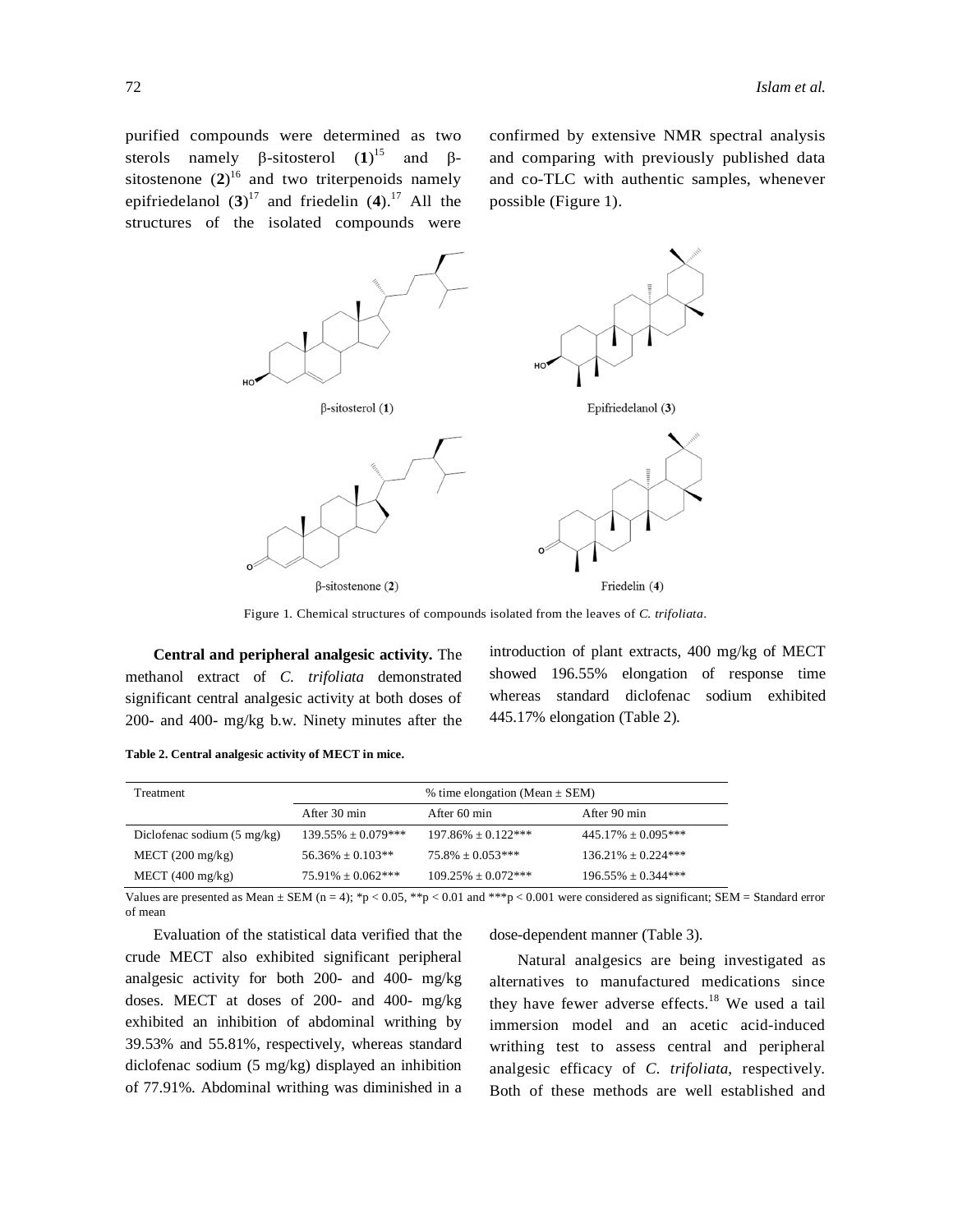standard pharmacological practices for evaluating analgesia by natural compounds. <sup>19</sup> Analgesics with a central action work by raising the tolerance level and reconfiguring the physiological response to pain.<sup>20</sup> The inflammatory response is incited by intraperitoneal delivery of 1% acetic acid and thus, the synthesis of prostaglandins (particularly PGE2 and  $PGF2^{21}$ ) and histamine.<sup>22</sup> In our investigation, the studied fractions of *C. trifoliata* leaf extract at doses of 200- and 400-mg/kg b.w. reduced analgesia in Swiss albino mice significantly ( $p < 0.05$ ). It's possible that they were operating via both central and peripheral pathways. To separate the relevant components, more phytochemical research is required.

**Effect of MECT on castor oil induced diarrhea.** MECT was also tested for antidiarrheal potential in a preclinical model. Although MECT at 200- and 400-mg/kg reduced the percentage of diarrheal feces by 19.15 and 27.66, respectively, the effect was not significant. In contrast, standard loperamide reduced diarrheal feces by 65.96% (Table 4).

**Table 3. Peripheral analgesic activity of MECT in mice by acetic acid induced writhing test.**

| Test group                        | Mean<br>writhing | % Inhibition of writhing<br>$(Mean \pm SEM)$ |
|-----------------------------------|------------------|----------------------------------------------|
| Control (1% Tween 80)             | 21.5             |                                              |
| Diclofenac sodium (5<br>$mg/kg$ ) | 4.75             | $77.91\% \pm 0.4146$ ***                     |
| MECT $(200 \text{ mg/kg})$        | 13               | $39.53\% \pm 0.6124***$                      |
| MECT $(400 \text{ mg/kg})$        | 9.5              | $55.81\% \pm 0.559***$                       |

Values are presented as Mean  $\pm$  SEM (n = 4); \*p < 0.05, \*\*p < 0.01 and \*\*\*p  $< 0.001$  were considered as significant; SEM = Standard error of mean

**Table 4. Antidiarrheal effect of methanol extract of** *C. trifoliata* **leaves on castor oil induced diarrhea in mice.**

| Treatment                      | % Reduction in the number of diarrheal feces in mice |                     |                     |                        |
|--------------------------------|------------------------------------------------------|---------------------|---------------------|------------------------|
|                                | After 1 hour                                         | After 2 hours       | After 3 hours       | After 4 hours          |
| Loperamide $(3 \text{ mg/kg})$ | $50\% \pm 0.2887$                                    | $21.3\% \pm 0.4787$ | $64.45\% + 0.478**$ | $65.96\% \pm 0.707***$ |
| MECT $(200 \text{ mg/kg})$     | $50\% + 0.2887$                                      | $7.14\% \pm 0.4787$ | $9.68\% + 0.2887$   | $19.15\% \pm 0.645*$   |
| MECT $(400 \text{ mg/kg})$     | $75\% + 0.25$                                        | $14.3\% \pm 1.224$  | $25.81\% \pm 0.478$ | $27.66\% \pm 0.645**$  |

Values are presented as Mean  $\pm$  SEM (n = 4); \*p < 0.05, \*\*p < 0.01 and \*\*\*p < 0.001 were considered as significant; SEM = Standard error of mean

**Brine shrimp lethality bioassay.** In the brine shrimp lethality bioassay, the lowest  $LC_{50}$  (0.88 $\mu$ g  $ml^{-1}$ ) value was obtained with the ethyl acetate soluble fraction, whereas standard vincristine sulphate exhibited an  $LC_{50}$  value 0.56 $\mu$ g/ml (Table 5).

**Table 5. Brine shrimp lethality bioassay and thrombolytic activity of different extractives of** *C. trifoliata.*

| Treatment           | $LC_{50}$ (µg/ml) | % Clot lysis |
|---------------------|-------------------|--------------|
| Vincristine sulfate | 0.56              |              |
| <b>MECT</b>         | 1.05              | 21.10%       |
| <b>HSF</b>          | 34.36             | 15.32%       |
| <b>DMSF</b>         | 0.93              | 32.29%       |
| EA                  | 0.88              | 17.23%       |
| <b>Blank</b>        |                   | 8.12%        |
| SК                  |                   | 69.98%       |

Antitumorigenic drugs have been introduced from phytochemical sources that play a major role in the formation and progression of cancer at various stages. Induction of apoptosis in tumor cells is a major part of the mechanism. <sup>23</sup> The methanolic extract and its various partitionates of *C. trifoliata*, particularly dichloromethane and ethyl acetate soluble fraction ( $LC_{50} = 0.88$  µg/ml, showed promising results in the current bioactivity studies when compared to vincristine sulfate, indicating that the test samples were biologically active.

**Thrombolytic activity of** *C. trifoliata***.** In this study the MECT, HSF, DMSF and EASF exhibited 21.10%, 15.32%, 32.29% and 17.23% thrombolytic activity, respectively, while standard streptokinase demonstrated 69.98% thrombolytic activity.

Thrombolytic medications have been shown to be useful in both prevention and treatment of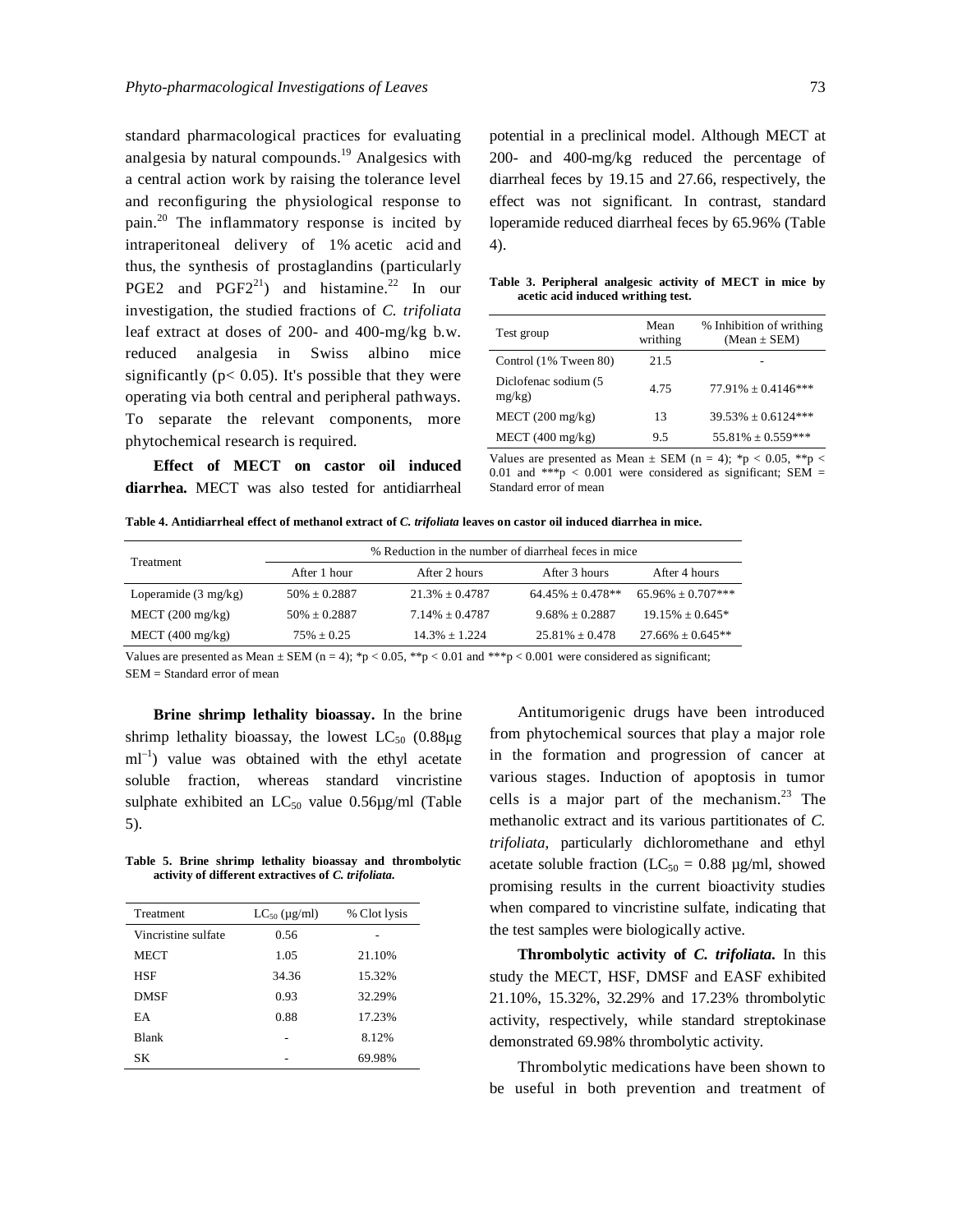various coronary heart diseases and stroke.<sup>24</sup> As they are natural, thrombolytic medicines derived from plants are frequently thought to be harmless. Thus, we evaluated the thrombolytic potential of methanolic extract and other partitionates of *C. trifoliata* leaf. The extractives exhibited considerably lower clot lysis activity compared to the standard streptokinase. However, further research is required to develop a cardioprotective drugs from this source.

#### **CONCLUSION**

β-sitosterol (**1**), β-sitostenone (**2**), epifriedelanol (**3**) and friedelin (**4**) were isolated after sequential separation and purification of dichloromethane soluble partitionate of methanolic extract *C. trifoliata* leaves. To the best of our knowledge, these chemicals are isolated for the first time from the examined plant. *In vivo* and *in vitro* biological results revealed significant central and peripheral analgesic activities as well as cytotoxic activity. Thus, further phytochemical study of this plant with greater emphasize may result in the identification of a new lead molecule(s).

#### **References**

- 1. Rashid, M.A., Haque, M.R., Sikder, M.A.A., Chowdhury, A.A., Rahman, M.S. and Hasan, C.M. 2014. Review on chemistry and bioactivities of secondary metabolites from some medicinal plants and microbes of Bangladesh. *Bangladesh Pharm. J*. **17**, 1-17.
- 2. Koehn, F.E. and Carter, G.T. 2005. The evolving role of natural products in drug discovery. *Nat. Rev. Drug Discov*. **4**, 206-220.
- 3. Uddin, S.J., Grice, I.D. and Tiralongo, E. 2011. Cytotoxic effects of Bangladeshi medicinal plant extracts. *Evid. Based Complement. Alternat. Med*. doi: 10.1093/ecam/nep111.
- 4. Emon, N.U., Rudra, S., Alam, S., Al Haidar, I.K., Paul, S., Richi, F.T., Shahriar, S., Sayeed, M.A., Tumpa, N.I. and Ganguly, A. 2021. Chemical, biological and protein-receptor binding profiling of Bauhinia scandens L. stems provide new insights into the management of pain, inflammation, pyrexia and thrombosis. *Biomed. Pharmacother*. **143**, 112185.
- 5. Heinrich, M., Ankli, A., Frei, B., Weimann, C. and Sticher, O. 1998. Medicinal plants in Mexico: Healers' consensus and cultural importance. *Soc. Sci. Med*. **47**, 1859-1871.
- 6. Alvarado, V.M.A., Rocha, E.A. and Moreno, L.S. 2010. De la lechuguilla a las biopelículas vegetales; Las plantas útiles de nuevo León. *Univ. Autónoma. Nuevo. Ón Monterrey. Nuevo. Ón México*.
- 7. VanWagenen, B.C., Larsen, R., Cardellina, J.H., Randazzo, D., Lidert, Z.C. and Swithenbank, C. 1993. Ulosantoin, a potent insecticide from the sponge *Ulosa ruetzleri*. *J Org. Chem*. **58**, 335-337.
- 8. Zimmermann, M. 1983. Ethical guidelines for investigations of experimental pain in conscious animals. *Pain*. **16**, 109- 110.
- 9. Ezeja, M.I., Omeh, Y.S., Ezeigbo, I.I. and Ekechukwu, A. 2011. Evaluation of the analgesic activity of the methanolic stem bark extract of *Dialium guineense* (wild). *Ann. Med. Health Sci. Res*. **1**, 55-62.
- 10. Koster, R. 1959. Acetic acid for analgesic screening. *Fed. Proc*. **18**, 412-417.
- 11. Shoba, F.G. and Thomas, M. 2001. Study of antidiarrhoeal activity of four medicinal plants in castor-oil induced diarrhea. *J. Ethnopharmacol*. **76**, 73-76.
- 12. Asrie, A.B., Abdelwuhab, M., Shewamene, Z., Gelayee, D.A., Adinew, G.M. and Birru, E.M. 2016. Antidiarrheal activity of methanolic extract of the root bark of *Cordia africana*. *J. Exp. Pharmacol*. **8**, 53.
- 13. Meyer, B.N., Ferrigni, N.R., Putnam, J.E., Jacobsen, L.B., Nichols, D.J. and McLaughlin, J.L. 1982. Brine shrimp: A convenient general bioassay for active plant constituents. *Planta. Med*. **45**, 31-34.
- 14. Prasad, S., Kashyap, R.S., Deopujari, J.Y., Purohit, H.J., Taori, G.M. and Daginawala, H.F. 2006. Development of an in vitro model to study clot lysis activity of thrombolytic drugs. *Thromb. J*. **4**, 1-4.
- 15. Morales, G., Sierra, P., Mancilla, A., Paredes, A., Loyola, L. A., Gallardo, O. and Borquez, J. 2003. Secondary metabolites from four medicinal plants from northern Chile: Antimicrobial activity and biotoxicity against *Artemia salina*. *J. Chil. Chem. Soc*. **48**, 13-18.
- 16. Pham, T.T., Chen, X., Yan, N. and Sperry, J. 2018. A novel dihydrodifuropyridine scaffold derived from ketones and the chitin-derived heterocycle 3-acetamido-5-acetylfuran. *Monatshefte. Für. Chem-Chem. Mon*. **149**, 857-861.
- 17. Van Kiem, P., Van Minh, C., Huong, H.T., Nam, N.H., Lee, J.J., Kim, Y.H. 2004. Pentacyclic triterpenoids from *Mallotus apelta*. *Arch. Pharm. Res*. **27**, 1109-1113.
- 18. Zulfiker, A.H.M., Rahman, M.M., Hossain, M.K., Hamid, K., Mazumder, M.E.H. and Rana, M.S. 2010. In vivo analgesic activity of ethanolic extracts of two medicinal plants-*Scoparia dulcis* L. and *Ficus racemosa* Linn. *Biol. Med*. **2**, 42-48.
- 19. Hiruma-Lima, C.A., Gracioso, J.S., Bighetti, E.J.B., Robineou, L.G. and Brito, A.S. 2000. The juice of fresh leaves of *Boerhaavia diffusa* L. (Nyctaginaceae) markedly reduces pain in mice. *J. Ethnopharmacol*. **71**, 267-274.